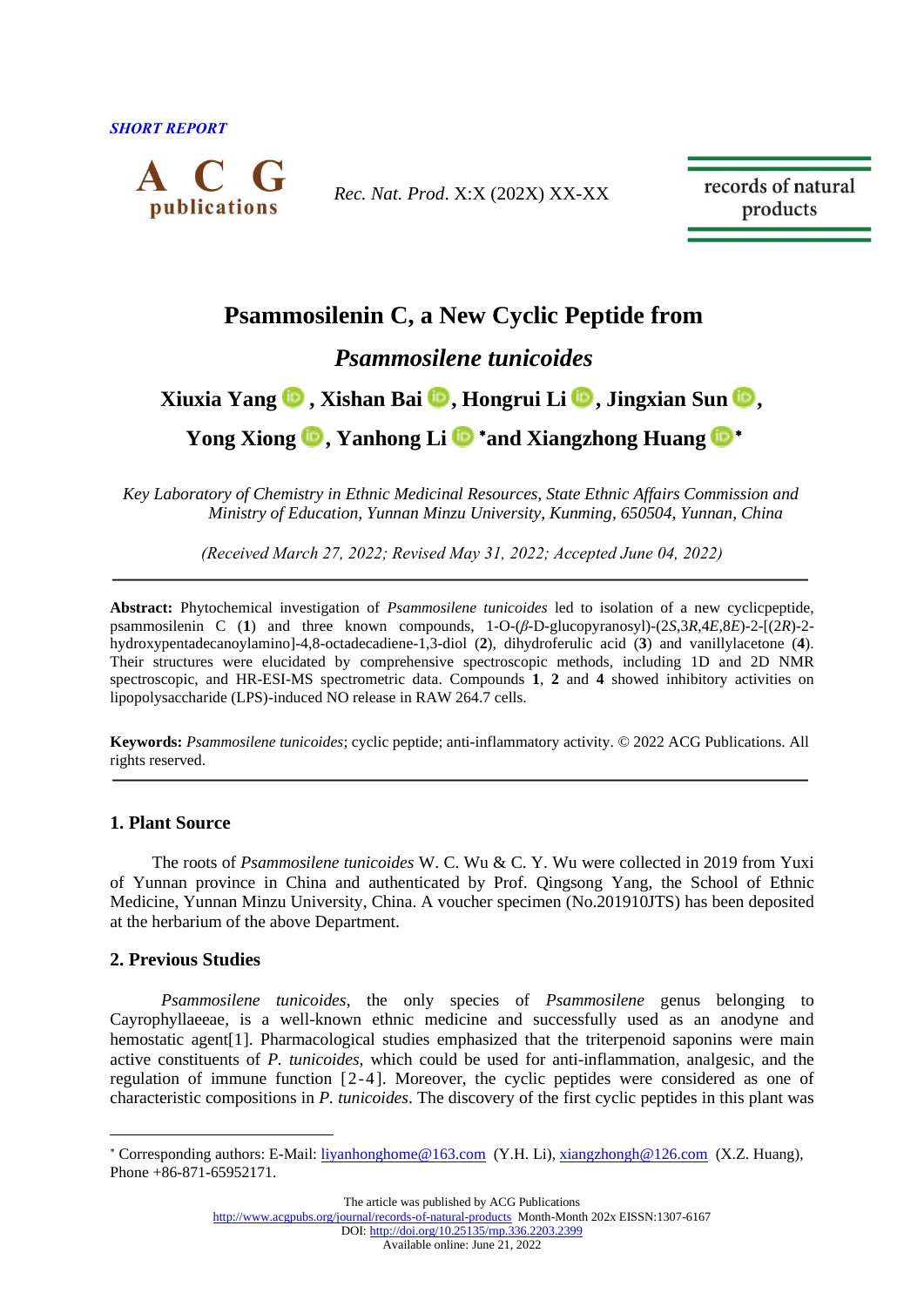#### A new cyclic peptide from *Psammosilene tunicoides*

two cyclic octapeptides, psammosilenins A and B, isolated by Jun Zhou research team [5]. Seven cyclic dipeptides, including cyclo (-Pro-Pro-), cyclo (-Pro-Val-), cyclo (-Pro-Ala-), cyclo (-Ala-Ala-), cyclo (-Ala-Ile-), cyclo (-Ala-Leu-), and cyclo (-Ala-Val-), were found from the roots of *P. tunicoides* [6,7]. Series of cyclic heptapeptides, tunicyclins A-C, E-L, K, and a cyclic octapeptide, tunicyclin D, was isolated from *P. tunicoides*, a few of which possessed unique tricyclic ring cyclopeptide skeleton and appreciable bioactivities, such as anti-acetylcholinesterase and antifungal activities [8-13].

In our work, four compounds were isolated from *P. tunicoides*, including a new cyclic peptide (**1**), a cerebroside (**2**) and two phenylpropanoic acid derivatives (**3**, **4**). Notably, compound **1** was the first cyclic nonapeptide obtained from this plant, indicating that the cyclopeptides were very abundant and diverse in *P. tunicoides*. Up to now, cyclic dipeptides, cyclic heptapeptides, cyclic octapeptides, and the cyclic nonapeptide were mentioned. Cerebroside **2** was previously isolated from *Allium sativum* [14], *Arisaema flavum* [15], and *Arisaema amurense* [16], suggested that cerebrosides were one of main constituents in the plant of genus *Arisaema*. The cerebrosides in *P. tunicoides* have been less concerned, and soya-cerebroside was only one reported so far. Compounds **3** and **4** were the group of phenylpropanoic constituents widely distributed in nature plants, e.g. *Nicandra physaloides* [17], *Micromelum minutum* [18], *Malva silvestris* [19], etc. Our present research enriches the chemical diversity and affords fundament for the further chemotaxonomic studies of *P. tunicoides*.

### **3. Present Study**

The dried roots of *P. tunicoides* were powdered and macerated with 95% EtOH (15.0 L  $\times$  3) at room temperature. The organic solvent was removed at reduced pressure to yield a crude extract, which was suspended in H<sub>2</sub>O and continuously extracted by EtOAc. The EtOAc fraction was subjected to silica gel CC eluting with gradients of CHCl<sub>2</sub>: MeOH (100:1-0:100, v/v) to yield four fractions (Frs.I~IV). Fr.I fraction was chromatographed by Sephadex LH-20 column (100% MeOH) and then was purified by silica gel CC eluting with CHCl<sub>2</sub>: EtOAc (9:1, v/v) to give compound **4** (10.0) mg). Fr.II fraction was chromatographed by Sephadex LH-20 column (100% MeOH) to yield two subfractions, Frs.II-1 and II-2. Fr.II-1 was purified by semi-preparative HPLC (MeOH:H<sub>2</sub>O, 73:27,  $v/v$ ) to give compound 1 (8.0 mg). Fr.II-2 was subjected to silica gel CC eluting with CHCl<sub>2</sub>: MeOH (100:1, v/v) to afford compound **3** (6.5 mg). Fr.III fraction was separated by Sephadex LH-20 CC and eluted with 100% MeOH to obtain compound **2** (30.1 mg).

*Psammosilenin C (1)*: colorless crystal, mp. 247-249 °C; [*α*]<sup>267</sup>-250 (*c* 0.02, MeOH); IR (KBr) ν<sub>max</sub>: 3400, 2964, 2877, 2361, 2027, 1634, 1517, 1450, 1350, 1240, 1073, and 541cm<sup>-1</sup>; <sup>1</sup>H- and <sup>13</sup>C-NMR spectral data, see Table 1; HR-ESI-MS  $m/z$ : 942.5296 [M+H]<sup>+</sup> (calcd. for C<sub>46</sub>H<sub>72</sub>N<sub>9</sub>O<sub>12</sub>, 942.5295).

*Anti-inflammatory activity tests:* RAW264.7 cells were obtained from Kunming Institute of Zoology, Chinese Academy of Sciences (Yunnan, China). The cell viability was detected by the MTT colorimetric assay, after 24h of incubation with test compounds. For the NO assay, the RAW264.7 cells  $(1\times10^5 \text{ cells/well})$  were incubated in 96-well plates with various concentrations of test samples and co-incubated with LPS (1 μg/mL) for 24 h. The Griess reagent was mixed with culture medium and incubated at room temperature for 15 min, after which the absorbance at 540 nm was measured in a microplate reader.

The ethanol extract from the roots of *P. tunicoides* was subjected to conventional purification procedures and affording a new cyclic peptide, psammosilenin C (**1**) (Figure 1), a ceramide, 1-O-(*β*-Dglucopyranosyl)-(2*S*,3*R*,4*E*,8*E*)-2-[(2*R*)-2-hydroxypentadecanoylamino]-4,8-octadecadiene-1,3-diol (**2**), and two phenolic compounds, dihydroferulic acid (**3**) and vanillylacetone (**4**).

Compound **1**, psammosilenin C, was isolated as a colorless crystal with a molecular formula of  $C_{46}H_{71}N_9O_{12}$ , established by positive HR-ESI-MS ( $m/z$  942.5296 [M+H]<sup>+</sup>; calcd. 942.5295). The <sup>13</sup>C-NMR spectral data (Table 1) exhibited typical carbon resonance of nonapeptide, i.e., nine amide carbonyls ( $\delta_c$  174.9, 174.7, 174.3, 173.9, 173.6, 173.2, 172.9, 172.8, and 171.1) along to nine normal α-amino acid carbons (δ<sub>C</sub> 63.7, 62.3, 60.7, 60.5, 59.4, 56.1, 53.4, 52.8, and 42.2). The extensive analysis of HSQC, <sup>1</sup>H-<sup>1</sup>H COSY and TOCSY correlations (Supporting Information, Figure S5, S12 and S13) suggested that the cyclicpeptide consist of tyrosine (Tyr), threonine (Thr), isoleucine (Ile,  $\times$ 2), leucine (Leu), serine (Ser), proline (Pro,  $\times$ 2), and glycine (Gly). By further inspection of <sup>1</sup>H-NMR,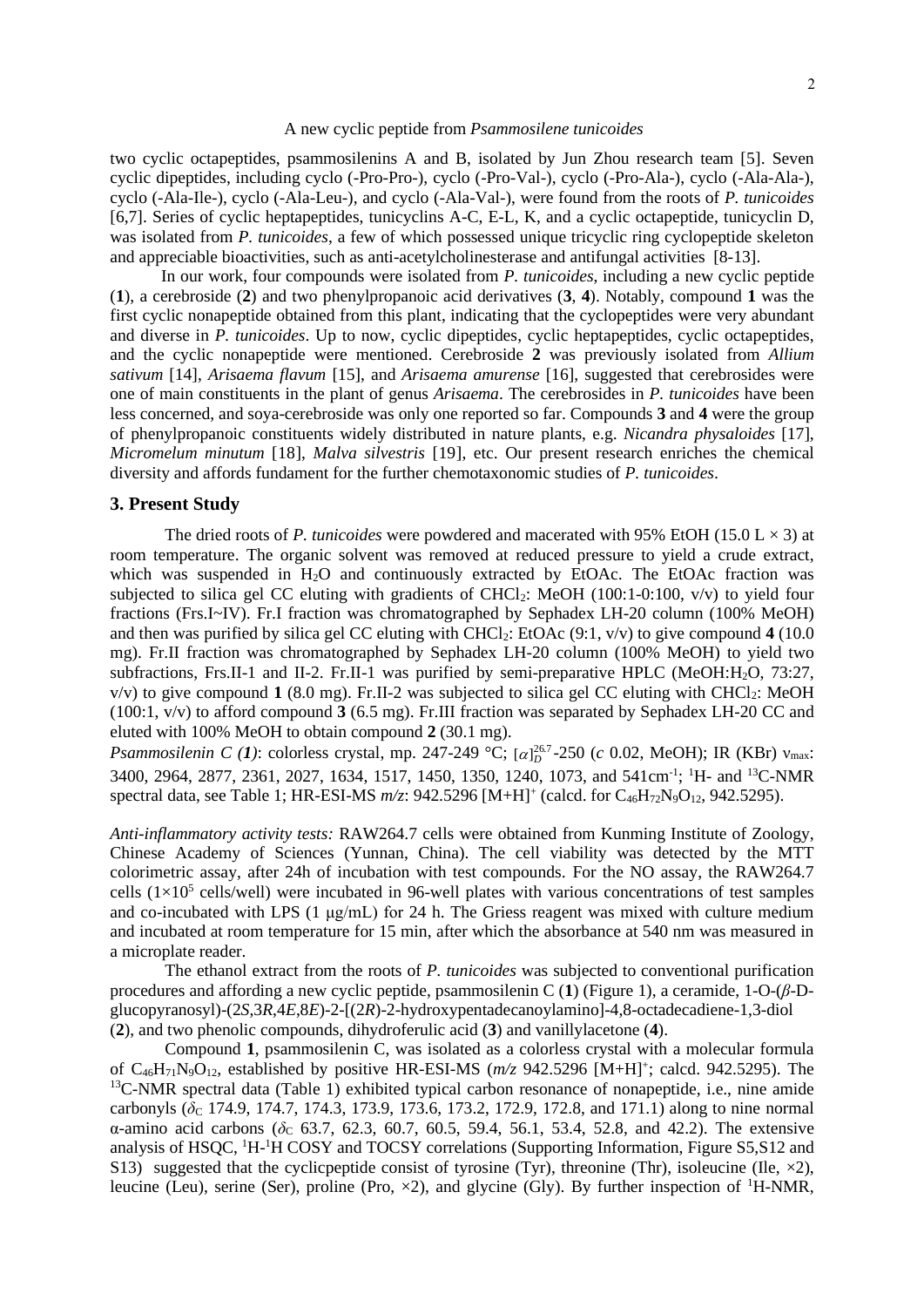<sup>13</sup>C-NMR, HSOC spectra, and HMBC correlations between carbonyls and  $\alpha$ - or β- protons of the same amino acid residues, the assignment of each  $\alpha$  proton and the amide carbonyl carbon were determined (Table 1).



**Figure 1.** Chemistry structure of compounds **1**-**4**.

|  |  |  |  | <b>Table 1.</b> <sup>1</sup> H- and <sup>13</sup> C-NMR data of compound 1 in CD <sub>3</sub> OD ( $400$ MHz, $6100$ MHz) |  |  |  |
|--|--|--|--|---------------------------------------------------------------------------------------------------------------------------|--|--|--|
|--|--|--|--|---------------------------------------------------------------------------------------------------------------------------|--|--|--|

| <b>Position</b>  |             | $\delta$ H ( <i>J</i> in Hz) <sup>a</sup> | $\delta c$ , mult. <sup>b</sup> |                  |             | $\delta_{\rm H}$ ( <i>J</i> in Hz) <sup>a</sup> | $\delta c$ , mult. <sup>b</sup> |
|------------------|-------------|-------------------------------------------|---------------------------------|------------------|-------------|-------------------------------------------------|---------------------------------|
| Pro <sup>1</sup> | CO          |                                           | 173.6, C                        |                  | 1           |                                                 | 127.6, C                        |
|                  | $\alpha$    | 3.61 (d, $J = 7.8$ Hz)                    | 62.3, CH                        |                  | 2/6         | 7.10 (d, $J = 8.5$ Hz)                          | 132.0, CH                       |
|                  | $\beta$     | $1.06$ , m; $2.03$ , m                    | $31.5, \mathrm{CH}_2$           |                  | 3/5         | 6.69 (d, $J = 8.5$ Hz)                          | 116.6, CH                       |
|                  | γ           | $1.43$ , m; 1.72, m                       | $22.8, \mathrm{CH}_2$           |                  | 4           |                                                 | 158.0, C                        |
|                  | $\delta$    | 3.37, m, 2H                               | 47.6, $CH2$                     | Thr              | $\rm CO$    |                                                 | 172.9, C                        |
| Ile <sup>1</sup> | $\rm CO$    |                                           | 174.3, C                        |                  | $\alpha$    | 4.58, m                                         | 59.4, CH                        |
|                  | $\alpha$    | 4.03 (d, $J = 10.0$ Hz)                   | 60.5, CH                        |                  | $_{\beta}$  | 4.50 (dd, $J = 6.5$ , 1.8 Hz)                   | 68.4, CH                        |
|                  | $\beta$     | 2.14, m                                   | 35.2, CH                        |                  | $\gamma$    | 1.10 (d, $J = 6.5$ Hz)                          | $20.1, \text{CH}_3$             |
|                  | γ           | $1.53$ , m; 1.24, m                       | 26.4, CH <sub>2</sub>           | Ser              | $\rm CO$    |                                                 | 172.8, C                        |
|                  | $\delta$    | $0.86$ (t, $J = 7.4$ Hz)                  | 10.4, CH <sub>3</sub>           |                  | $\alpha$    | 4.89, m                                         | 53.4, CH                        |
|                  | $\beta$ -Me | 0.91 (d, $J = 6.4$ Hz)                    | 16.0, $CH3$                     |                  | β           | $4.06$ , m; $3.95$ , m                          | 63.3, $CH2$                     |
| Gly              | CO          |                                           | 171.1, C                        | Pro <sup>2</sup> | $\rm CO$    |                                                 | 174.7, C                        |
|                  | $\alpha$    | 3.95, m                                   | 42.2, CH <sub>2</sub>           |                  | $\alpha$    | 4.35 (t, $J = 7.7$ Hz)                          | 63.7, CH                        |
| Leu              | CO          |                                           | 174.9, C                        |                  | β           | 2.39, m; 1.94, m                                | 30.9, CH <sub>2</sub>           |
|                  | $\alpha$    | 4.47 (dd, $J = 10.8$ , 4.1 Hz)            | 52.8, CH                        |                  | γ           | 2.07, m, 2H                                     | $26.2, \mathrm{CH}_2$           |
|                  | $\beta$     | $1.75$ , m; 1.58, m                       | 40.8, CH <sub>2</sub>           |                  | $\delta$    | $3.94$ , m, $2H$                                | 49.2, CH <sub>2</sub>           |
|                  | γ           | 1.68, m                                   | 25.9, CH                        | Ile <sup>2</sup> | CO          |                                                 | 173.9, C                        |
|                  | $\delta$    | 0.94 (d, $J = 6.4$ Hz)                    | $21.6, \mathrm{CH}_3$           |                  | $\alpha$    | 4.23 (d, $J = 7.3$ Hz)                          | 60.7, CH                        |
|                  | $\delta'$   | $0.97$ (d, $J = 6.4$ Hz)                  | 23.6, CH <sub>3</sub>           |                  | $\beta$     | 1.95, m                                         | 37.2, CH                        |
| Tyr              | $\rm CO$    |                                           | 173.2, C                        |                  | γ           | $1.53$ , m; 1.24, m                             | 26.8, CH <sub>2</sub>           |
|                  | $\alpha$    | 4.67 (dd, $J = 11.5$ , 4.6 Hz)            | 56.1, CH                        |                  | $\delta$    | 0.92 (t, $J = 7.8$ Hz)                          | 11.2, $CH3$                     |
|                  | $\beta$     | 3.26 (dd, $J = 12.5$ , 4.6 Hz)            | 37.9, CH <sub>2</sub>           |                  | $\beta$ -Me | $0.98$ (d, $J = 6.8$ Hz)                        | 16.3, CH <sub>3</sub>           |
|                  |             | 2.84 (t, $J = 12.5$ Hz)                   |                                 |                  |             |                                                 |                                 |

The plane structure of compound **1** were indicated by the HMBC correlations of Ser-H*α*/Thr-CO, Thr-Hα/Tyr-CO, Leu-Hα/Gly-CO, Gly-Hα/Ile<sup>1</sup>-CO, and Ile<sup>1</sup>-Hα/Pro<sup>1</sup>-CO, and NOESY correlations of Pro<sup>1</sup>-Ηβ/Ile<sup>1</sup>-Ηδ, Pro<sup>1</sup>-Ηβ/Ile<sup>2</sup>-β-Me, Pro<sup>2</sup>-Ηβ/Ile<sup>2</sup>-Ηδ, Pro<sup>2</sup>-Ηδ/Ser-Ηβ, Thr-H-2/Leu-Hα, and Thr-H-6/Thr-Hγ (Figure 2). By combine analyses of HR-ESI-MS<sup>2</sup> fragmentation data, the sequence of the nine amino acid units was confirmed (Figure 2). The observed parent ion *m/z* 942  $[M+H]$ <sup>+</sup> or 924 [M+H-H<sub>2</sub>O]<sup>+</sup> implied that the molecule was fragmented and opened between Pro<sup>1</sup> and Ile<sup>2</sup> residues. Fragment ions as shown in Figure 2 generated by the continuous fragmentation process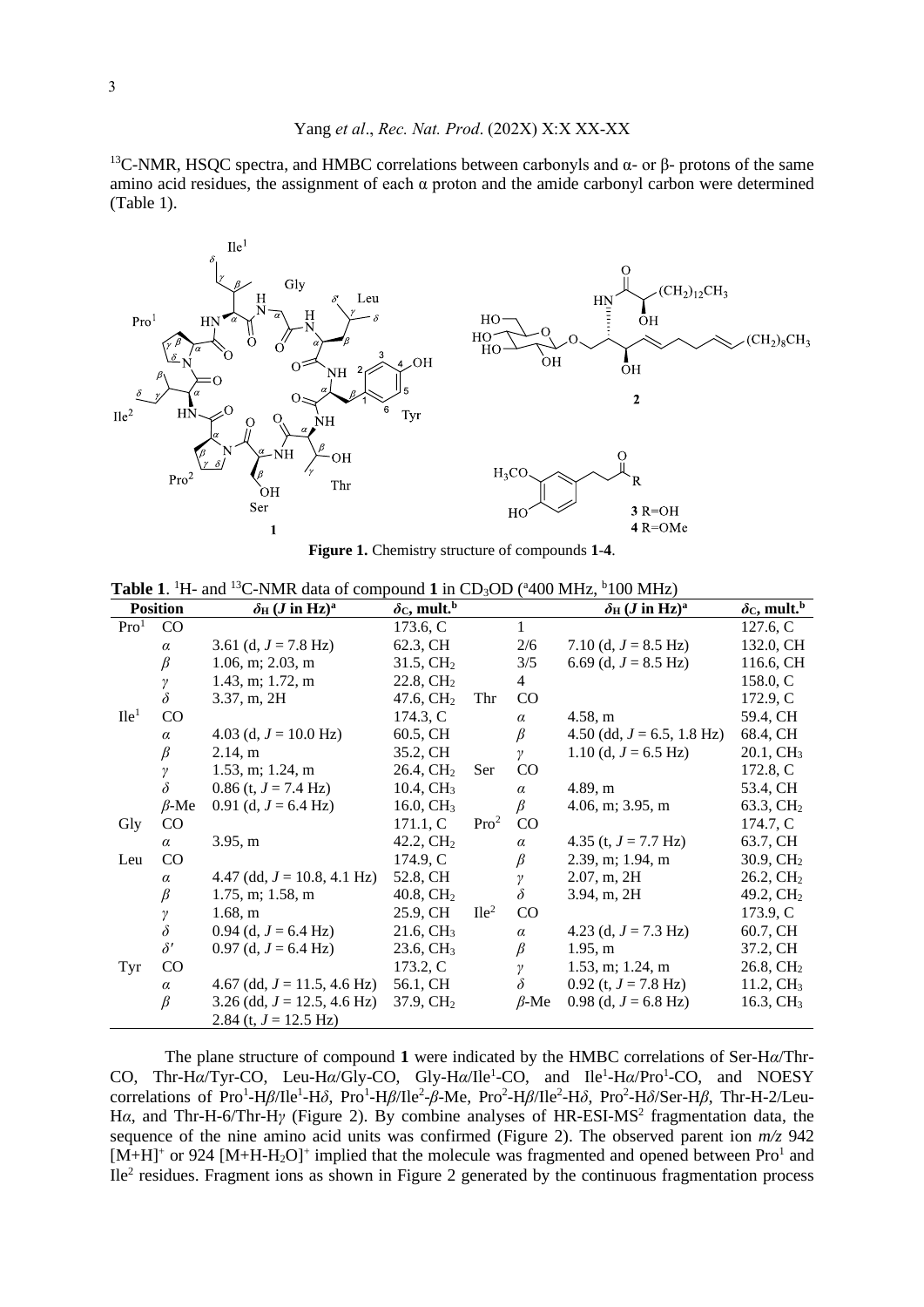#### A new cyclic peptide from *Psammosilene tunicoides*

were in agreement with the sequence determined by 2D NMR analysis. The seven amino acid residues (Tyr, Thr, Ile, Leu, Ser, Pro, and Gly) present in some cyclicpeptide from the same plant were identified as L in previous reference literature [8,9,12]. Since common amino acids in nature are generally L configuration, we deduced the amino acid residues in compound **1** were likely to be L. Finally, compound **1** was identified as shown in Figure 1 and named as psammosilenin C.



Figure 2. Key 2D NMR correlations and HR-ESI-MS<sup>2</sup> fragmentation of compound 1

The residual compounds were confirmed as 1-O-(*β*-D-glucopyranosyl)-(2*S*,3*R*,4*E*,8*E*)-2-[(2*R*)- 2-hydroxypentadecanoylamino]-4,8-octadecadiene-1,3-diol (**2**) [14], dihydroferulic acid (**3**) [20] and vanillylacetone (**4**) [20] based on NMR spectral data compared with that of the literatures. The NO inhibitory activity of the ethanol extracts and all compounds on RAW 264.7 macrophages in the stimulation of LPS were assessed. The extracts showed inhibitory effects with the  $IC_{50}$  value of 75.97 μg/mL. Compounds **1**, **2** and **4** moderately inhibited NO release by LPS-activated macrophages in a dose-dependent manner, with the IC<sub>50</sub> value of 106.4, 68.1 and 127.4  $\mu$ M, respectively. Dihydroferulic acid (3) has no inhibitory activity. L-NMMA as positive control had an IC<sub>50</sub> value of 12.0  $\mu$ M.

### **Acknowledgments**

This work was partially supported by the National Natural Science Fund of China (No. 81960783), Major Yunnan Science and Technology Project (No.202102AA100018), and the Yunnan Fundamental Research Projects (No. 202101AT070111).

#### **Supporting Information**

Supporting Information accompanies this paper on http://www.acgpubs.org/journal/recordsof-natural-products

### **ORCID**

Xiuxia Yang: [0000-0003-3811-4807](http://orcid.org/0000-0003-3811-4807) Xishan Bai: [0000-0001-9118-3057](http://orcid.org/0000-0001-9118-3057) Hongrui Li: [0000-0002-1689-9423](http://orcid.org/0000-0002-1689-9423) Jingxian Sun: [0000-0002-9398-9617](http://orcid.org/0000-0002-9398-9617) Yong Xiong: [0000-0002-2308-7116](http://orcid.org/0000-0002-2308-7116) Yanhong Li: [0000-0001-5642-6228](http://orcid.org/0000-0001-5642-6228) Xiangzhong Huang: [0000-0002-5052-3067](http://orcid.org/0000-0002-5052-3067)